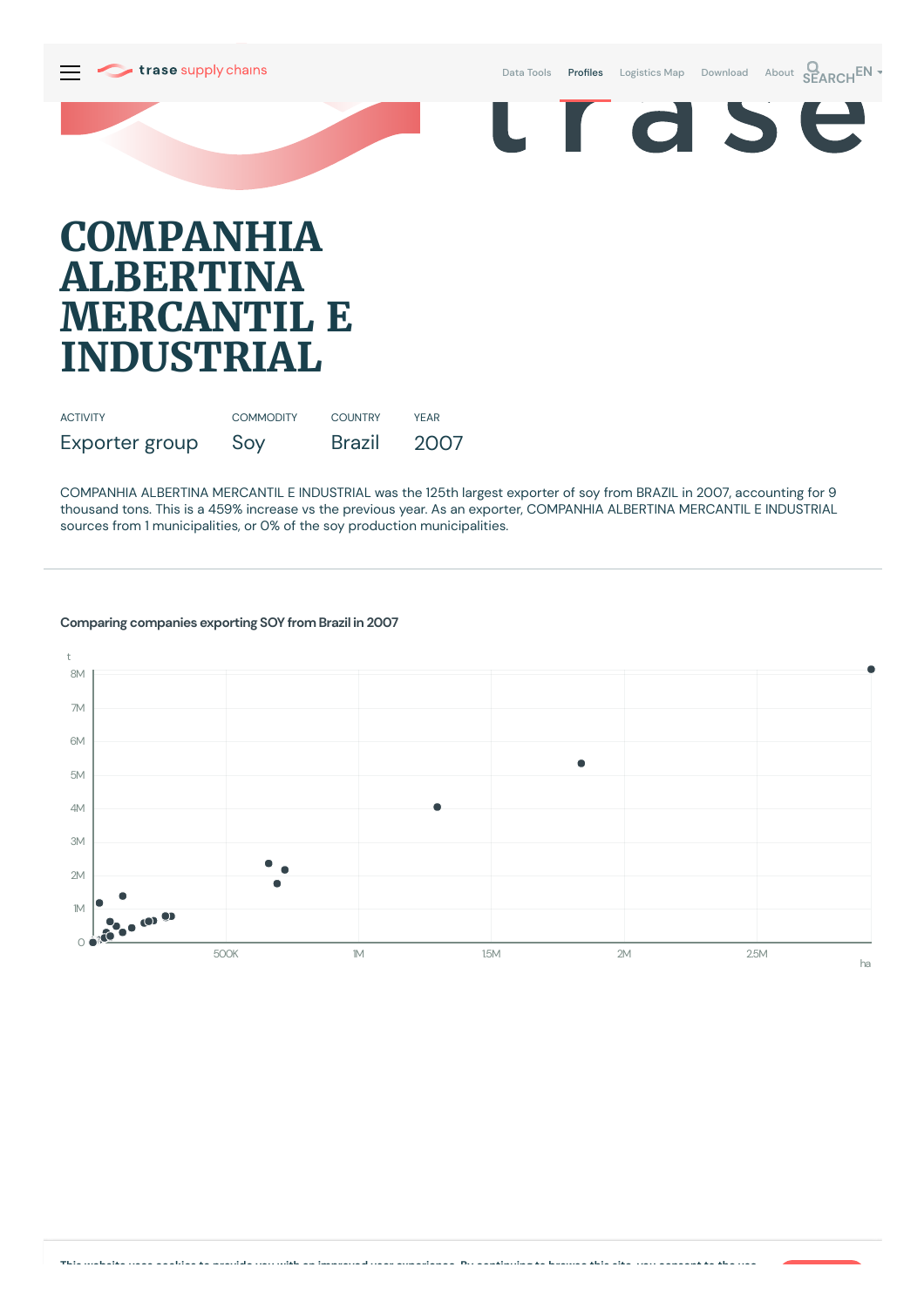.<br>This make the most conflict has been different the behavior of the construction of the comparison of the component of the state of the construction of the state of the construction of the construction of the construction





#### Trase is a partnership between

Stockholm [Environment](https://sei-international.org/)

In close collaboration with many others. Click for more [information](https://www.trase.earth/about/) about our partners and funders.

| Home       | <b>Supply Chains</b>  | Finance     | Insights     |
|------------|-----------------------|-------------|--------------|
| Resources  | Data Tools            | Explore     | Yearbook     |
| About      | Profiles              | Search      | Collections  |
| Contact us | <b>Logistics Maps</b> | Watchlists  | Publications |
|            | Downloads             | Methodology |              |
|            |                       | <b>FAOs</b> |              |

### **Sign up for our Newsletter**

Enter your email...